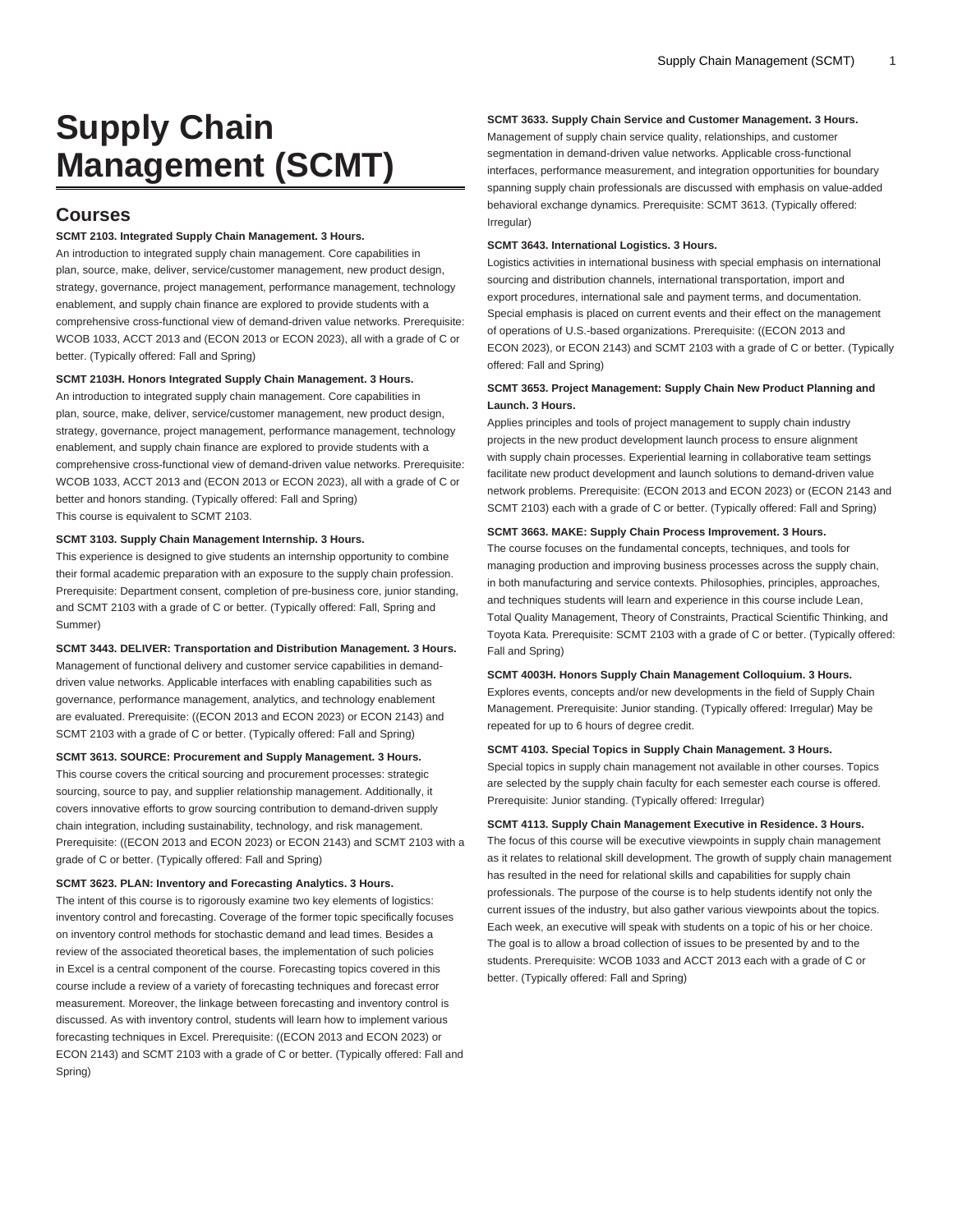## **SCMT 4123. Environmental, Social and Governance Strategies and Operations in Supply Chains. 3 Hours.**

Environmental, Social and Governance (ESG) issues can carry significant supply chain challenges, risks, and opportunities. This course focuses on the relationship between ESG and supply chain planning, sourcing, manufacturing and service operations and logistics. Topics may include values-based leadership; globalizing social and environmental sustainability; diversity, inclusion and ethics across the supply chain; and voluntary product standards and governance, stakeholder engagement, reverse logistics, humanitarian logistics, ethical sourcing, transparency, innovation, resource scarcity, waste reduction, carbon emissions, and human rights across the extended supply network. (Typically offered: Irregular)

#### **SCMT 4233. Supply Chain Design and Optimization. 3 Hours.**

This course focuses on supply chain network design and the underlying strategies needed to manage a supply chain as business conditions change and evolve. The purpose of this course is to provide the student with supply chain design thinking skills that they can employ to design solutions that optimize supply chain performance considering costs, constraints, and structure. The course is a combination of lecture and supply chain optimization case studies (network, transportation, and inventory). Prerequisite: [SCMT 3443](/search/?P=SCMT%203443) and [SCMT 3623](/search/?P=SCMT%203623). (Typically offered: Fall and Spring)

#### **SCMT 4633. Supply Chain Performance Management and Analytics. 3 Hours.**

Integrates the strategic directives and successful execution by using supply chain performance management and analytics to drive supply chains from end-to-end. Examines and applies data analytics and visualization tools to better manage conflicting supply chain objectives and trade-offs. Prerequisite: [SCMT 2103](/search/?P=SCMT%202103) with a grade of "C" or better. (Typically offered: Fall and Spring)

## **SCMT 4653. Supply Chain Strategy and Change Management. 3 Hours.**

Evaluate and select appropriate supply chain strategies and change management approaches for business situations. This capstone course leverages plan, source, make, deliver, customer service, and new product development capabilities to meet strategic and financial goals in demand-driven networks. Prerequisite: [SCMT 3443,](/search/?P=SCMT%203443) [SCMT 3613](/search/?P=SCMT%203613) and [SCMT 3623](/search/?P=SCMT%203623). (Typically offered: Fall and Spring)

## **SCMT 466V. Independent Study in Supply Chain Management. 1-3 Hour.**

Permits students to explore selected topics in supply chain management, logistics and transportation. (Typically offered: Fall and Spring)

#### **SCMT 4853. Cross-Sector Collaboration for Sustainability. 3 Hours.**

This course explores how organizations in the three sectors of society work together in value creation by addressing social and environmental problems manifest in global supply chains. Focusing on business and nonprofit organizations, we investigate the forces that bring about and influence these collaborations from practical and theoretical perspectives. Prerequisite: Junior Standing. (Typically offered: Spring)

## **SCMT 5123. Sustainable Logistics and Supply Chain Management. 3 Hours.**

Explores key sustainability concepts across supply chain functions of supply management, operations, and distribution. Course topics include values-based leadership, globalizing sustainability, marketing sustainability, voluntary product standards and governance, stakeholder engagement, reverse logistics, humanitarian logistics, and transportation. Overall, we will consider the feasibility and role of firms in producing sustainability in global supply chains. Prerequisite: Graduate Standing and Departmental Consent. (Typically offered: Irregular)

## **SCMT 5133. Quantitative Methods and Decision Making. 3 Hours.**

Utilization of information, quantitative techniques, and computer application in decision making and problem solving for managers. Prerequisite: Graduate Standing and Departmental Consent. (Typically offered: Fall) This course is cross-listed with [ISYS 5403](/search/?P=ISYS%205403).

#### **SCMT 560V. Special Topics in Logistics. 1-6 Hour.**

Explores current events, concepts, and new developments in the field of logistics and transportation. Topics are selected by the Marketing and Transportation faculty for each semester the course is offered. Prerequisite: Graduate Standing and Departmental Consent. (Typically offered: Irregular) May be repeated for up to 6 hours of degree credit.

## **SCMT 5623. Technology-enabled Supply Chain Design and Optimization. 3 Hours.**

This course focuses on supply chain network design and the underlying strategies needed to manage a supply chain as business conditions change and evolve. The purpose of this course is to provide the student with design thinking skills that they can employ to design solutions that optimize supply chain performance considering costs, constraints and structure. The course is a combination of lecture and supply chain optimization case studies (network, transportation and inventory). Prerequisite: Graduate Standing. (Typically offered: Fall and Spring)

## **SCMT 5633. Foundations for New Product Launch and Integrated Demand-Driven Value Networks. 3 Hours.**

Supply chain management is the integration of key business processes from end user through suppliers. The focus of this course is on the business fundamentals and core processes that must be linked throughout the supply chain in order to ensure the effective development and delivery of products and services that satisfy customers. Prerequisite: Graduate Standing and Department Consent. (Typically offered: Fall and Spring)

#### **SCMT 5643. Transportation Strategies in the Supply Chain. 3 Hours.**

This course focuses on the setting of objectives and the design of optimal transportation strategy and alternative means of implementing transportation strategies within different types of organizations. Prerequisite: Graduate Standing and Department Consent. (Typically offered: Fall)

#### **SCMT 5653. Global Logistics and Supply Management. 3 Hours.**

This course examines the planning and management of logistics, but emphasizes supplier selection and development, logistics options, strategic alliances, and performance measurement. Emphasis is placed on the integration of purchasing, materials management, and multi-firm logistics planning. International logistics is also addressed within each of these topics. Prerequisite: Graduate standing and departmental consent. (Typically offered: Irregular)

#### **SCMT 5663. PLAN: Demand Planning and Inventory Operations. 3 Hours.**

This course focuses on 'plan' in the plan, source, make, deliver framework. It examines the integrated planning and management of supply chain activities including, notably, demand forecasting and replenishment. In addition to modeling related decisions both in within-firm and supply chain contexts, strategic issues related to interfirm coordination and collaboration will be discussed. Prerequisite: Graduate Standing and Department Consent. (Typically offered: Fall and Spring)

**SCMT 5673. Modeling Retail & Consumer Products Logistics. 3 Hours.** This is a more quantitative approach to measuring logistics performance, modeling tradeoffs and making decisions. Topics include forecasting, inventory management, network optimization, and transportation routing. Prerequisite: Graduate Standing and Department Consent. (Typically offered: Irregular)

**SCMT 5683. SOURCE: Global Procurement and Supply Management. 3 Hours.** In the global supply chain sourcing and procurement plays a critical role in ensuring supply, growing margins and contributing to reliable delivery to customers. This course covers the core sourcing and procurement processes of strategic sourcing, supplier relationship management and takes a leadership approach to those covering topics such as change management and business alignment issues involved. Prerequisite: Graduate Standing and Departmental Consent. (Typically offered: Spring)